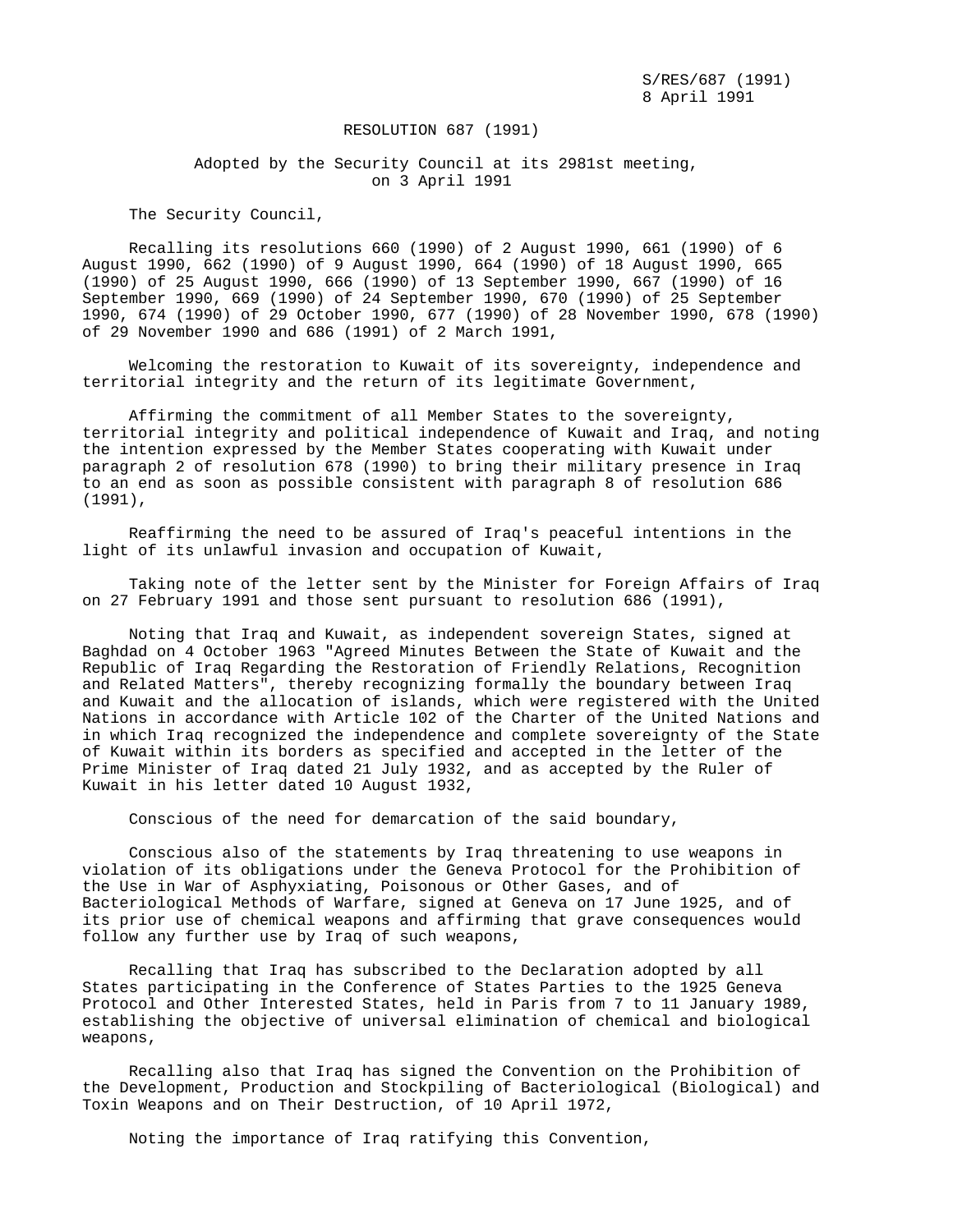Noting moreover the importance of all States adhering to this Convention and encouraging its forthcoming Review Conference to reinforce the authority, efficiency and universal scope of the convention,

 Stressing the importance of an early conclusion by the Conference on Disarmament of its work on a Convention on the Universal Prohibition of Chemical Weapons and of universal adherence thereto,

 Aware of the use by Iraq of ballistic missiles in unprovoked attacks and therefore of the need to take specific measures in regard to such missiles located in Iraq,

 Concerned by the reports in the hands of Member States that Iraq has attempted to acquire materials for a nuclear-weapons programme contrary to its obligations under the Treaty on the Non-Proliferation of Nuclear Weapons of 1 July 1968,

 Recalling the objective of the establishment of a nuclear-weapons-free zone in the region of the Middle East,

 Conscious of the threat that all weapons of mass destruction pose to peace and security in the area and of the need to work towards the establishment in the Middle East of a zone free of such weapons,

 Conscious also of the objective of achieving balanced and comprehensive control of armaments in the region,

 Conscious further of the importance of achieving the objectives noted above using all available means, including a dialogue among the States of the region,

 Noting that resolution 686 (1991) marked the lifting of the measures imposed by resolution 661 (1990) in so far as they applied to Kuwait,

 Noting that despite the progress being made in fulfilling the obligations of resolution 686 (1991), many Kuwaiti and third country nationals are still not accounted for and property remains unreturned,

 Recalling the International Convention against the Taking of Hostages, opened for signature at New York on 18 December 1979, which categorizes all acts of taking hostages as manifestations of international terrorism,

 Deploring threats made by Iraq during the recent conflict to make use of terrorism against targets outside Iraq and the taking of hostages by Iraq,

 Taking note with grave concern of the reports of the Secretary-General of 20 March 1991 and 28 March 1991, and conscious of the necessity to meet urgently the humanitarian needs in Kuwait and Iraq,

 Bearing in mind its objective of restoring international peace and security in the area as set out in recent resolutions of the Security Council,

 Conscious of the need to take the following measures acting under Chapter VII of the Charter,

 1. Affirms all thirteen resolutions noted above, except as expressly changed below to achieve the goals of this resolution, including a formal cease-fire;

A

 2. Demands that Iraq and Kuwait respect the inviolability of the international boundary and the allocation of islands set out in the "Agreed Minutes Between the State of Kuwait and the Republic of Iraq Regarding the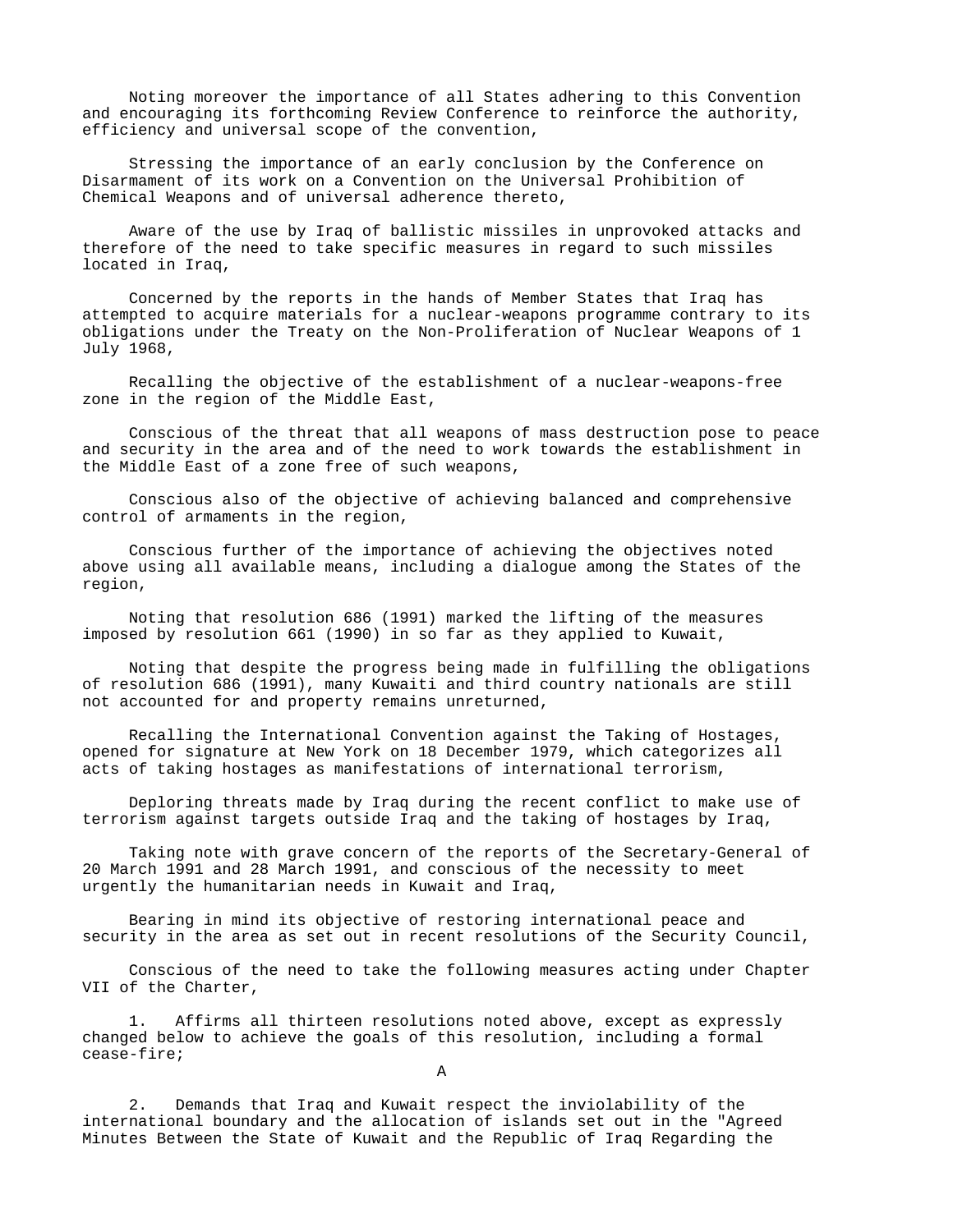Restoration of Friendly Relations, Recognition and Related Matters", signed by them in the exercise of their sovereignty at Baghdad on 4 October 1963 and registered with the United Nations and published by the United Nations in document 7063, United Nations, Treaty Series, 1964;

 3. Calls upon the Secretary-General to lend his assistance to make arrangements with Iraq and Kuwait to demarcate the boundary between Iraq and Kuwait, drawing on appropriate material, including the map transmitted by Security Council document S/22412 and to report back to the Security Council within one month;

 4. Decides to guarantee the inviolability of the above-mentioned international boundary and to take as appropriate all necessary measures to that end in accordance with the Charter of the United Nations;

**B** 

 5. Requests the Secretary-General, after consulting with Iraq and Kuwait, to submit within three days to the Security Council for its approval a plan for the immediate deployment of a United Nations observer unit to monitor the Khor Abdullah and a demilitarized zone, which is hereby established, extending ten kilometres into Iraq and five kilometres into Kuwait from the boundary referred to in the "Agreed Minutes Between the State of Kuwait and the Republic of Iraq Regarding the Restoration of Friendly Relations, Recognition and Related Matters" of 4 October 1963; to deter violations of the boundary through its presence in and surveillance of the demilitarized zone; to observe any hostile or potentially hostile action mounted from the territory of one State to the other; and for the Secretary-General to report regularly to the Security Council on the operations of the unit, and immediately if there are serious violations of the zone or potential threats to peace;

 6. Notes that as soon as the Secretary-General notifies the Security Council of the completion of the deployment of the United Nations observer unit, the conditions will be established for the Member States cooperating with Kuwait in accordance with resolution 678 (1990) to bring their military presence in Iraq to an end consistent with resolution 686 (1991);

**C** 

 7. Invites Iraq to reaffirm unconditionally its obligations under the Geneva Protocol for the Prohibition of the Use in War of Asphyxiating, Poisonous or Other Gases, and of Bacteriological Methods of Warfare, signed at Geneva on 17 June 1925, and to ratify the Convention on the Prohibition of the Development, Production and Stockpiling of Bacteriological (Biological) and Toxin Weapons and on Their Destruction, of 10 April 1972;

 8. Decides that Iraq shall unconditionally accept the destruction, removal, or rendering harmless, under international supervision, of:

 (a) All chemical and biological weapons and all stocks of agents and all related subsystems and components and all research, development, support and manufacturing facilities;

 (b) All ballistic missiles with a range greater than 150 kilometres and related major parts, and repair and production facilities;

9. Decides, for the implementation of paragraph 8 above, the following:

 (a) Iraq shall submit to the Secretary-General, within fifteen days of the adoption of the present resolution, a declaration of the locations, amounts and types of all items specified in paragraph 8 and agree to urgent, on-site inspection as specified below;

(b) The Secretary-General, in consultation with the appropriate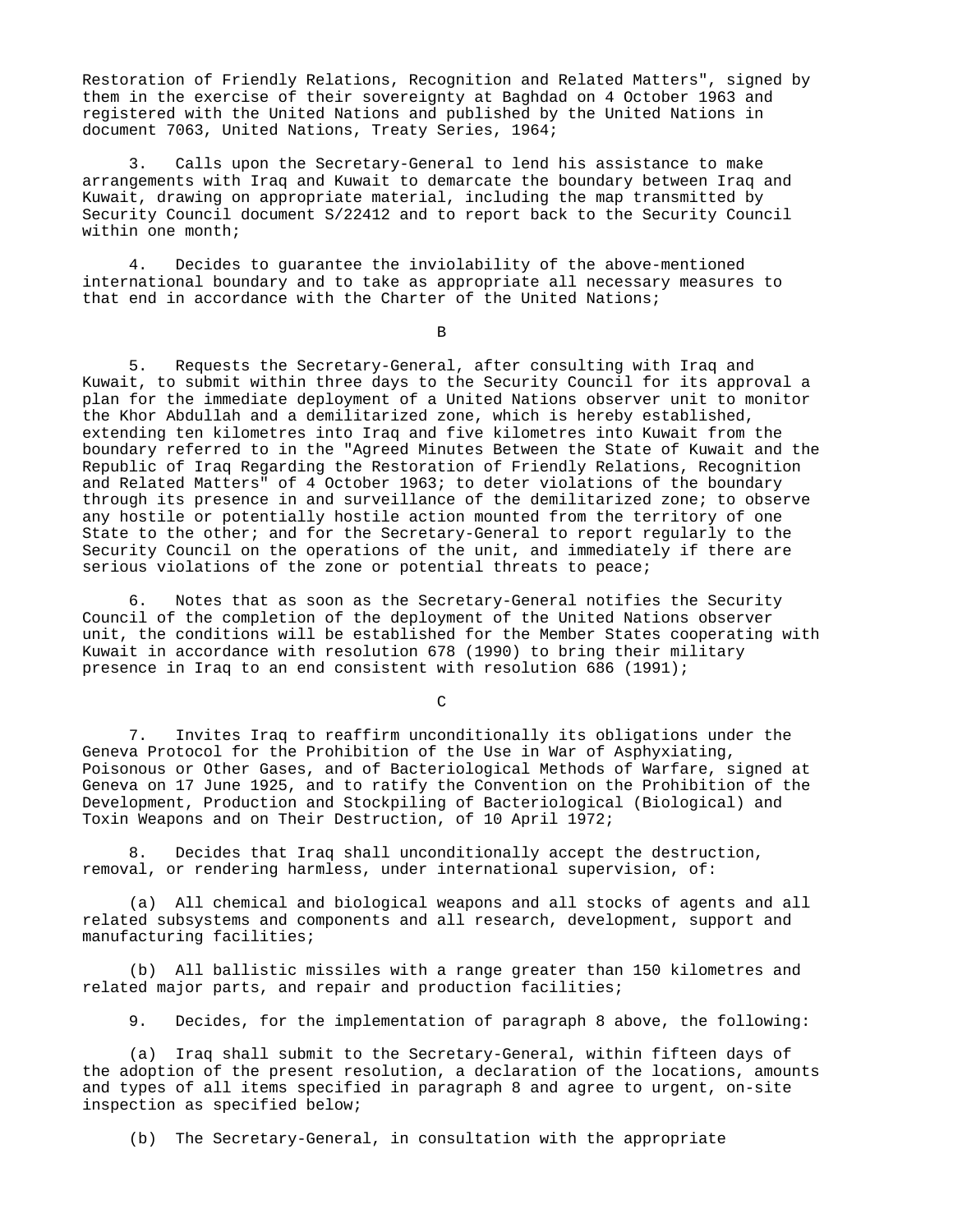Governments and, where appropriate, with the Director-General of the World Health Organization, within forty-five days of the passage of the present resolution, shall develop, and submit to the Council for approval, a plan calling for the completion of the following acts within forty-five days of such approval:

- (i) The forming of a Special Commission, which shall carry out immediate on-site inspection of Iraq's biological, chemical and missile capabilities, based on Iraq's declarations and the designation of any additional locations by the Special Commission itself;
- (ii) The yielding by Iraq of possession to the Special Commission for destruction, removal or rendering harmless, taking into account the requirements of public safety, of all items specified under paragraph 8 (a) above, including items at the additional locations designated by the Special Commission under paragraph 9 (b) (i) above and the destruction by Iraq, under the supervision of the Special Commission, of all its missile capabilities, including launchers, as specified under paragraph 8 (b) above;
- (iii) The provision by the Special Commission of the assistance and cooperation to the Director-General of the International Atomic Energy Agency required in paragraphs 12 and 13 below;

 10. Decides that Iraq shall unconditionally undertake not to use, develop, construct or acquire any of the items specified in paragraphs 8 and 9 above and requests the Secretary-General, in consultation with the Special Commission, to develop a plan for the future ongoing monitoring and verification of Iraq's compliance with this paragraph, to be submitted to the Security Council for approval within one hundred and twenty days of the passage of this resolution;

 11. Invites Iraq to reaffirm unconditionally its obligations under the Treaty on the Non-Proliferation of Nuclear Weapons of 1 July 1968;

 12. Decides that Iraq shall unconditionally agree not to acquire or develop nuclear weapons or nuclear-weapons-usable material or any subsystems or components or any research, development, support or manufacturing facilities related to the above; to submit to the Secretary-General and the Director-General of the International Atomic Energy Agency within fifteen days of the adoption of the present resolution a declaration of the locations, amounts, and types of all items specified above; to place all of its nuclear-weapons-usable materials under the exclusive control, for custody and removal, of the International Atomic Energy Agency, with the assistance and cooperation of the Special Commission as provided for in the plan of the Secretary-General discussed in paragraph 9 (b) above; to accept, in accordance with the arrangements provided for in paragraph 13 below, urgent on-site inspection and the destruction, removal or rendering harmless as appropriate of all items specified above; and to accept the plan discussed in paragraph 13 below for the future ongoing monitoring and verification of its compliance with these undertakings;

 13. Requests the Director-General of the International Atomic Energy Agency, through the Secretary-General, with the assistance and cooperation of the Special Commission as provided for in the plan of the Secretary-General in paragraph 9 (b) above, to carry out immediate on-site inspection of Iraq's nuclear capabilities based on Iraq's declarations and the designation of any additional locations by the Special Commission; to develop a plan for submission to the Security Council within forty-five days calling for the destruction, removal, or rendering harmless as appropriate of all items listed in paragraph 12 above; to carry out the plan within forty-five days following approval by the Security Council; and to develop a plan, taking into account the rights and obligations of Iraq under the Treaty on the Non-Proliferation of Nuclear Weapons of 1 July 1968, for the future ongoing monitoring and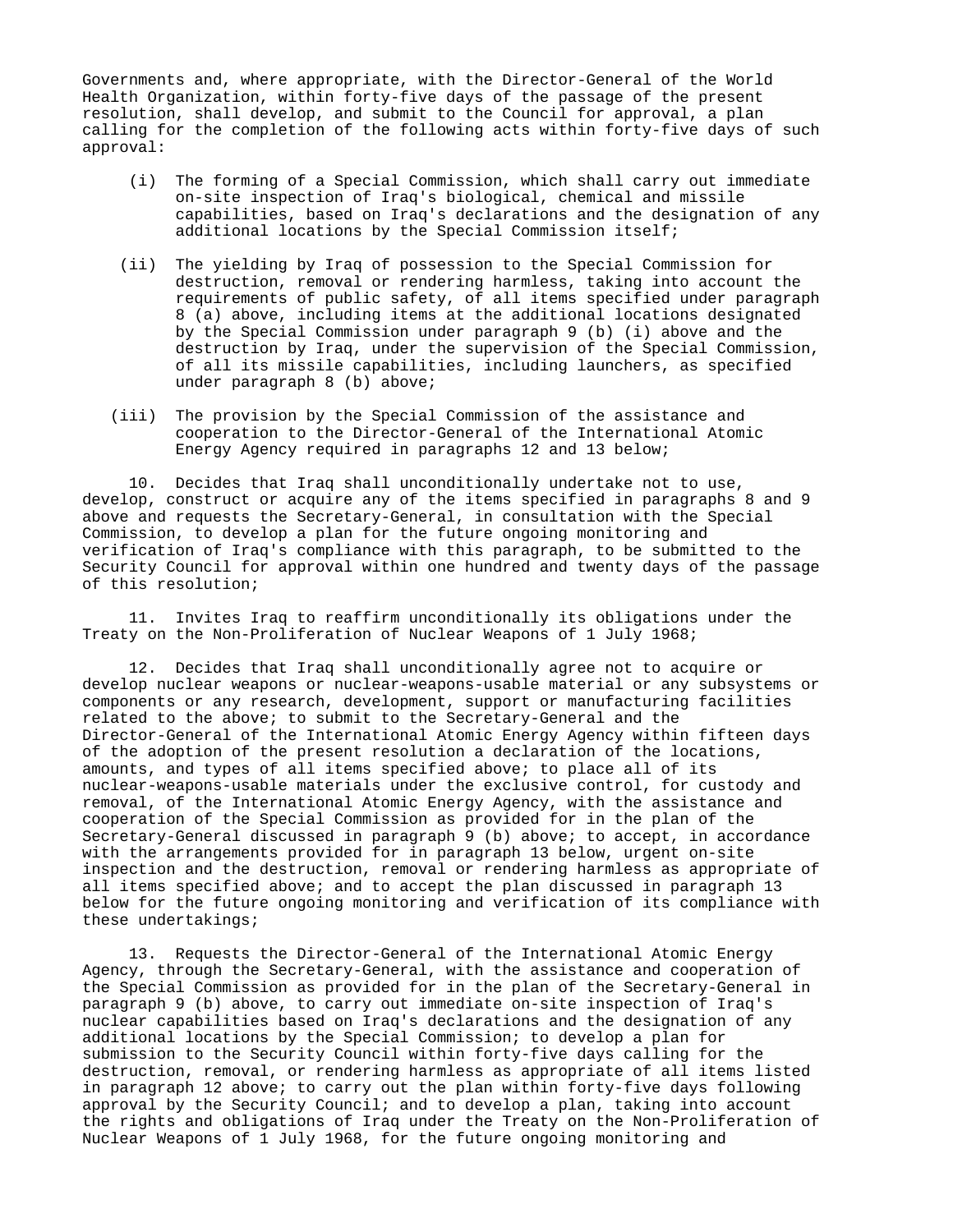verification of Iraq's compliance with paragraph 12 above, including an inventory of all nuclear material in Iraq subject to the Agency's verification and inspections to confirm that Agency safeguards cover all relevant nuclear activities in Iraq, to be submitted to the Security Council for approval within one hundred and twenty days of the passage of the present resolution;

 14. Takes note that the actions to be taken by Iraq in paragraphs 8, 9, 10, 11, 12 and 13 of the present resolution represent steps towards the goal of establishing in the Middle East a zone free from weapons of mass destruction and all missiles for their delivery and the objective of a global ban on chemical weapons;

**D** 

 15. Requests the Secretary-General to report to the Security Council on the steps taken to facilitate the return of all Kuwaiti property seized by Iraq, including a list of any property that Kuwait claims has not been returned or which has not been returned intact;

Experimental products and the contract of the contract of the contract of the contract of the contract of the c

 16. Reaffirms that Iraq, without prejudice to the debts and obligations of Iraq arising prior to 2 August 1990, which will be addressed through the normal mechanisms, is liable under international law for any direct loss, damage, including environmental damage and the depletion of natural resources, or injury to foreign Governments, nationals and corporations, as a result of Iraq's unlawful invasion and occupation of Kuwait;

 17. Decides that all Iraqi statements made since 2 August 1990 repudiating its foreign debt are null and void, and demands that Iraq adhere scrupulously to all of its obligations concerning servicing and repayment of its foreign debt;

 18. Decides also to create a fund to pay compensation for claims that fall within paragraph 16 above and to establish a Commission that will administer the fund;

 19. Directs the Secretary-General to develop and present to the Security Council for decision, no later than thirty days following the adoption of the present resolution, recommendations for the fund to meet the requirement for the payment of claims established in accordance with paragraph 18 above and for a programme to implement the decisions in paragraphs 16, 17 and 18 above, including: administration of the fund; mechanisms for determining the appropriate level of Iraq's contribution to the fund based on a percentage of the value of the exports of petroleum and petroleum products from Iraq not to exceed a figure to be suggested to the Council by the Secretary-General, taking into account the requirements of the people of Iraq, Iraq's payment capacity as assessed in conjunction with the international financial institutions taking into consideration external debt service, and the needs of the Iraqi economy; arrangements for ensuring that payments are made to the fund; the process by which funds will be allocated and claims paid; appropriate procedures for evaluating losses, listing claims and verifying their validity and resolving disputed claims in respect of Iraq's liability as specified in paragraph 16 above; and the composition of the Commission designated above;

Fig. 2. The contract of the contract of the contract of the contract of the contract of the contract of the contract of the contract of the contract of the contract of the contract of the contract of the contract of the co

 20. Decides, effective immediately, that the prohibitions against the sale or supply to Iraq of commodities or products, other than medicine and health supplies, and prohibitions against financial transactions related thereto contained in resolution 661 (1990) shall not apply to foodstuffs notified to the Security Council Committee established by resolution 661 (1990) concerning the situation between Iraq and Kuwait or, with the approval of that Committee, under the simplified and accelerated "no-objection" procedure, to materials and supplies for essential civilian needs as identified in the report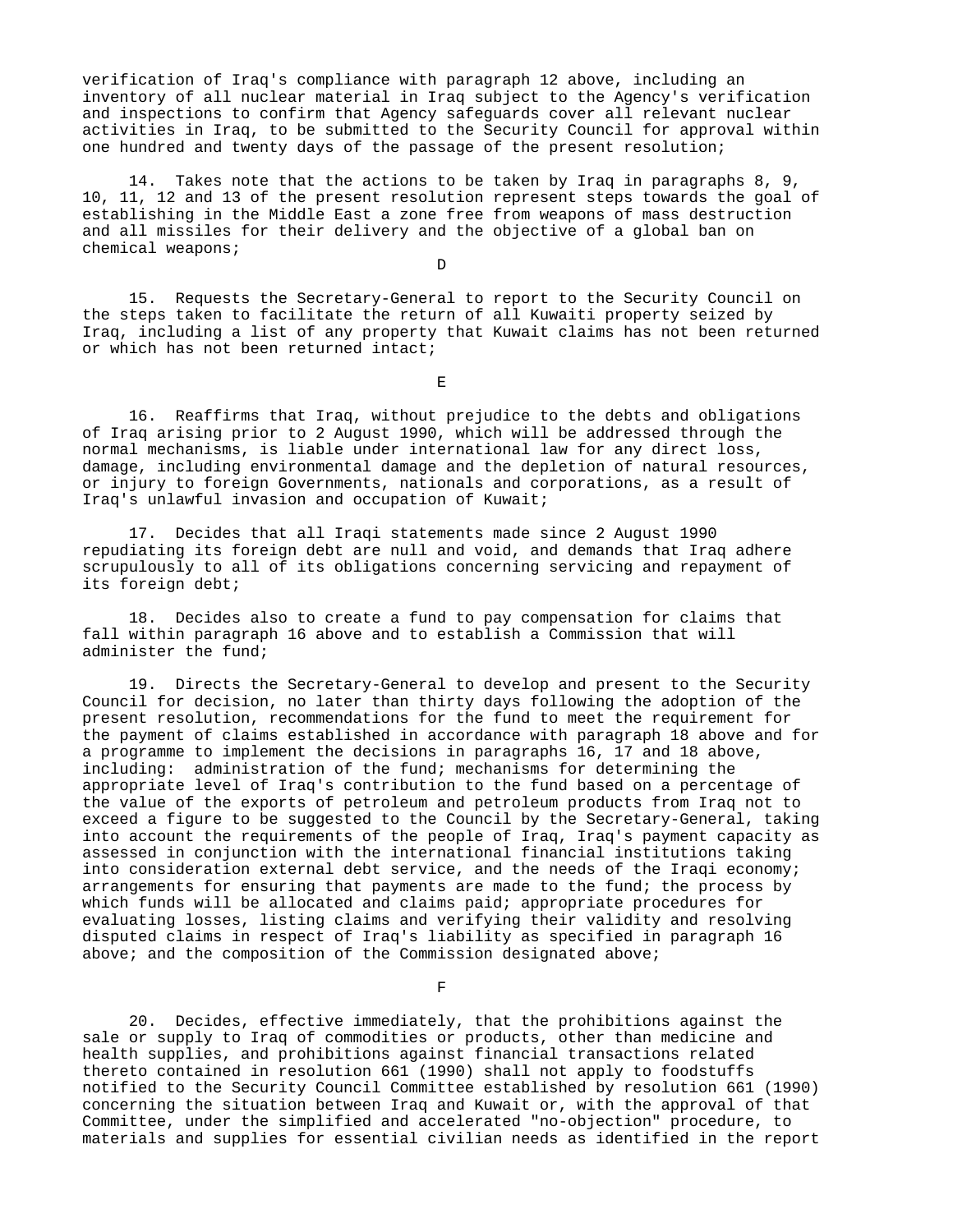of the Secretary-General dated 20 March 1991, and in any further findings of humanitarian need by the Committee;

 21. Decides that the Security Council shall review the provisions of paragraph 20 above every sixty days in the light of the policies and practices of the Government of Iraq, including the implementation of all relevant resolutions of the Security Council, for the purpose of determining whether to reduce or lift the prohibitions referred to therein;

 22. Decides that upon the approval by the Security Council of the programme called for in paragraph 19 above and upon Council agreement that Iraq has completed all actions contemplated in paragraphs 8, 9, 10, 11, 12 and 13 above, the prohibitions against the import of commodities and products originating in Iraq and the prohibitions against financial transactions related thereto contained in resolution 661 (1990) shall have no further force or effect;

 23. Decides that, pending action by the Security Council under paragraph 22 above, the Security Council Committee established by resolution 661 (1990) shall be empowered to approve, when required to assure adequate financial resources on the part of Iraq to carry out the activities under paragraph 20 above, exceptions to the prohibition against the import of commodities and products originating in Iraq;

 24. Decides that, in accordance with resolution 661 (1990) and subsequent related resolutions and until a further decision is taken by the Security Council, all States shall continue to prevent the sale or supply, or the promotion or facilitation of such sale or supply, to Iraq by their nationals, or from their territories or using their flag vessels or aircraft, of:

 (a) Arms and related materiel of all types, specifically including the sale or transfer through other means of all forms of conventional military equipment, including for paramilitary forces, and spare parts and components and their means of production, for such equipment;

 (b) Items specified and defined in paragraphs 8 and 12 above not otherwise covered above;

 (c) Technology under licensing or other transfer arrangements used in the production, utilization or stockpiling of items specified in subparagraphs (a) and (b) above;

 (d) Personnel or materials for training or technical support services relating to the design, development, manufacture, use, maintenance or support of items specified in subparagraphs (a) and (b) above;

 25. Calls upon all States and international organizations to act strictly in accordance with paragraph 24 above, notwithstanding the existence of any contracts, agreements, licences or any other arrangements;

 26. Requests the Secretary-General, in consultation with appropriate Governments, to develop within sixty days, for the approval of the Security Council, guidelines to facilitate full international implementation of paragraphs 24 and 25 above and paragraph 27 below, and to make them available to all States and to establish a procedure for updating these guidelines periodically;

 27. Calls upon all States to maintain such national controls and procedures and to take such other actions consistent with the guidelines to be established by the Security Council under paragraph 26 above as may be necessary to ensure compliance with the terms of paragraph 24 above, and calls upon international organizations to take all appropriate steps to assist in ensuring such full compliance;